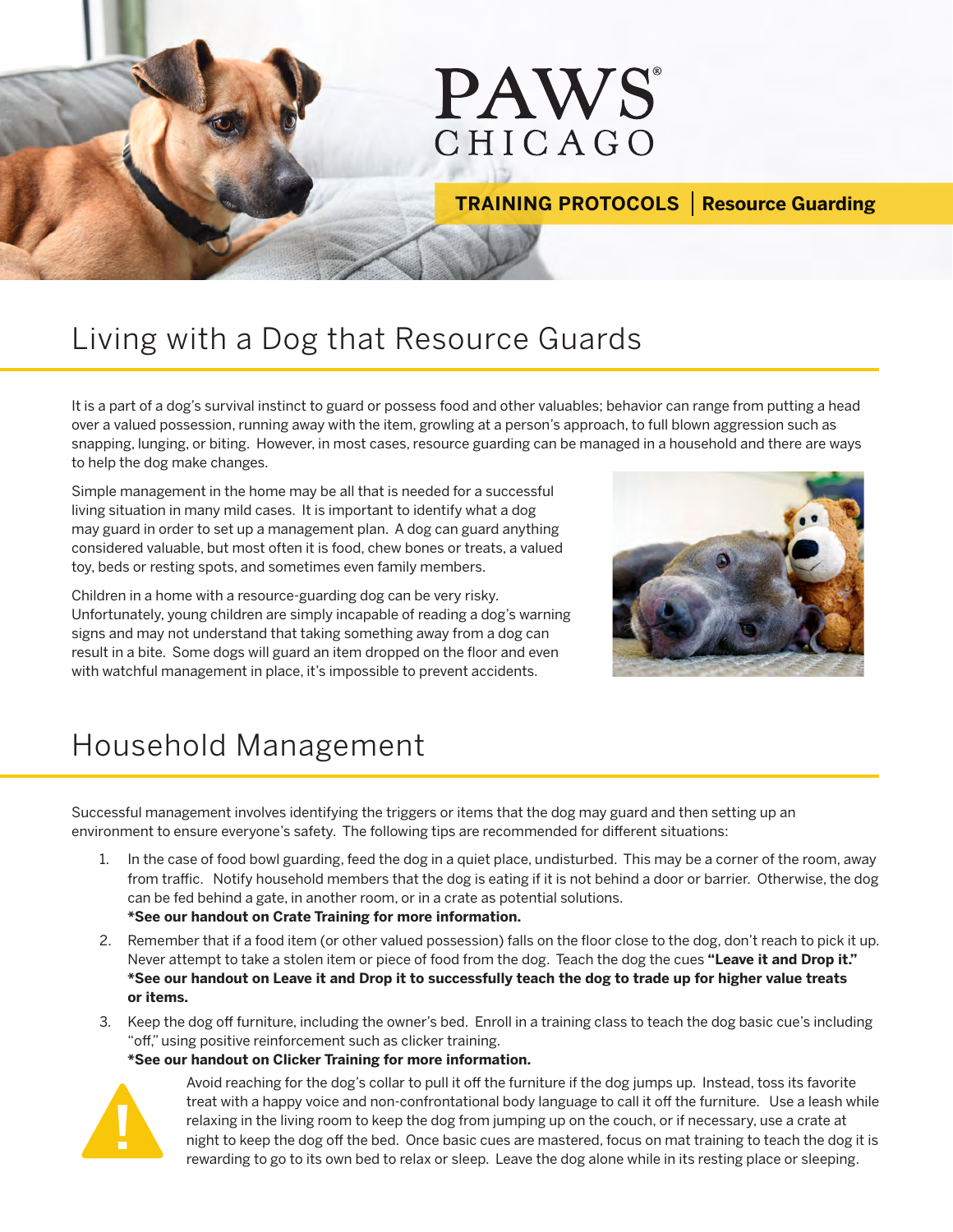- 4. Use special care and management if there are guests in the home, especially children. Even if a dog that has learned it is safe to have resources around trusted family members, the dog may not feel this way with unfamiliar people. Put the dog in a crate, behind a barrier, or in another room while food is present.
- 5. Watch for specific body language cues to help pre-empt a problem. When a dog feels happy it appears calm, breathes normally, is soft and wiggly, and may roll over on a hip or side. Body posture and eyes are soft and relaxed. Signs of guarding and aggression include: standing stiffly or hunkering over a food bowl or item, hard staring, tension in the face, growling, or snarling.
- 6. **Never punish guarding behavior.** Learn to recognize the early warning signs such as a growl or hard stare and back off. This will teach the dog that communication works without having to resort to a future bite and may lower conflict.
- 7. Work with puppies to desensitize guarding behavior by reviewing our handout on **Puppy Stages and What to Do.**  When a puppy is conditioned at a young age it can learn that good things happen when a person approaches its food bowl or a treasured item.

## Modifying Resource-Guarding Behavior

The following protocol is designed to help modify food bowl guarding behavior in mild to moderate cases and to teach a dog or puppy that good things happen when its food bowl is approached by a person. The protocol can also be helpful to work on modifying resource-guarding of chew objects.



Do not attempt to resolve the issue on your own if a bite occurred in the past or there is a chance the dog may bite again; instead consult a professional certified veterinarian behaviorist or certified professional dog trainer with experience in aggression.

If, at any time while working the following protocol, the dog growls or exhibits any of the guarding body language mentioned above, stop and back up. Going too fast will push the dog over threshold and demonstrates a need to slow down the process or seek help.

#### Step 1

Prepare a supply of the dog's favorite treats and put them in a pouch or bait bag. These can include cut up pieces of chicken, cheese, hot dogs, or the dog's special favorite treats. Tether the dog or puppy to a large, stable pole or object and give the dog its food in a bowl or favorite long-lasting chew such as a bully stick, pig ear, or stuffed Kong toy.

#### Step 2

As the dog begins to eat or chew, pass by or stand at a safe distance from the dog, about 6 to 8 feet from the end of the tether. Use special care not to move towards the dog but to pass by parallel to the dog or stand still. Toss several treats to the dog while standing or passing by. If any signs of guarding are observed, create more distance and try again.

#### Step 3

Repeat the last step for several days or weeks until the dog is looking up with happy body language anticipating the treats for about 10 sessions in a row. Then repeat the sequence taking one step towards the dog, tossing the treats, and taking one step back. Repeat this throughout the meal or while the dog is chewing.

#### Step 4

Every day, take another step closer to the dog to toss the treats while continuing to observe the dog's body language. Make sure the dog is happy and relaxed at each step and back up if freezing, hard staring, or growling is observed. The steps will probably go faster while conditioning a puppy that doesn't guard than with a known resource-guarding dog.